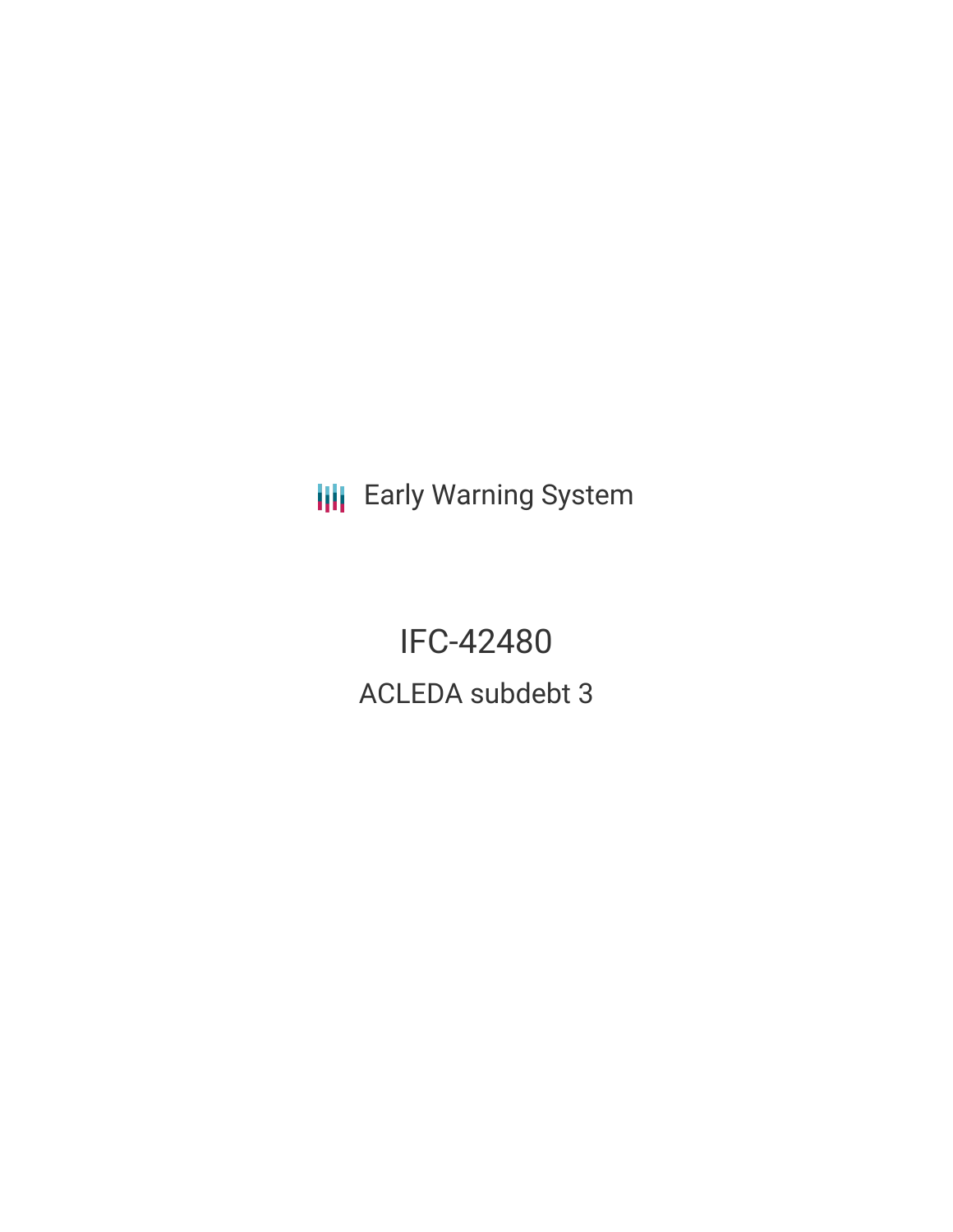# **Quick Facts**

| <b>Countries</b>               | Cambodia                                |
|--------------------------------|-----------------------------------------|
| <b>Financial Institutions</b>  | International Finance Corporation (IFC) |
| <b>Status</b>                  | Proposed                                |
| <b>Bank Risk Rating</b>        | FI                                      |
| <b>Voting Date</b>             | 2019-06-21                              |
| <b>Borrower</b>                | ACLEDA BANK PLC.                        |
| <b>Sectors</b>                 | Finance                                 |
| <b>Ring Fence</b>              | Small & Medium Enterprises              |
| <b>Investment Type(s)</b>      | Loan                                    |
| <b>Investment Amount (USD)</b> | $$90.00$ million                        |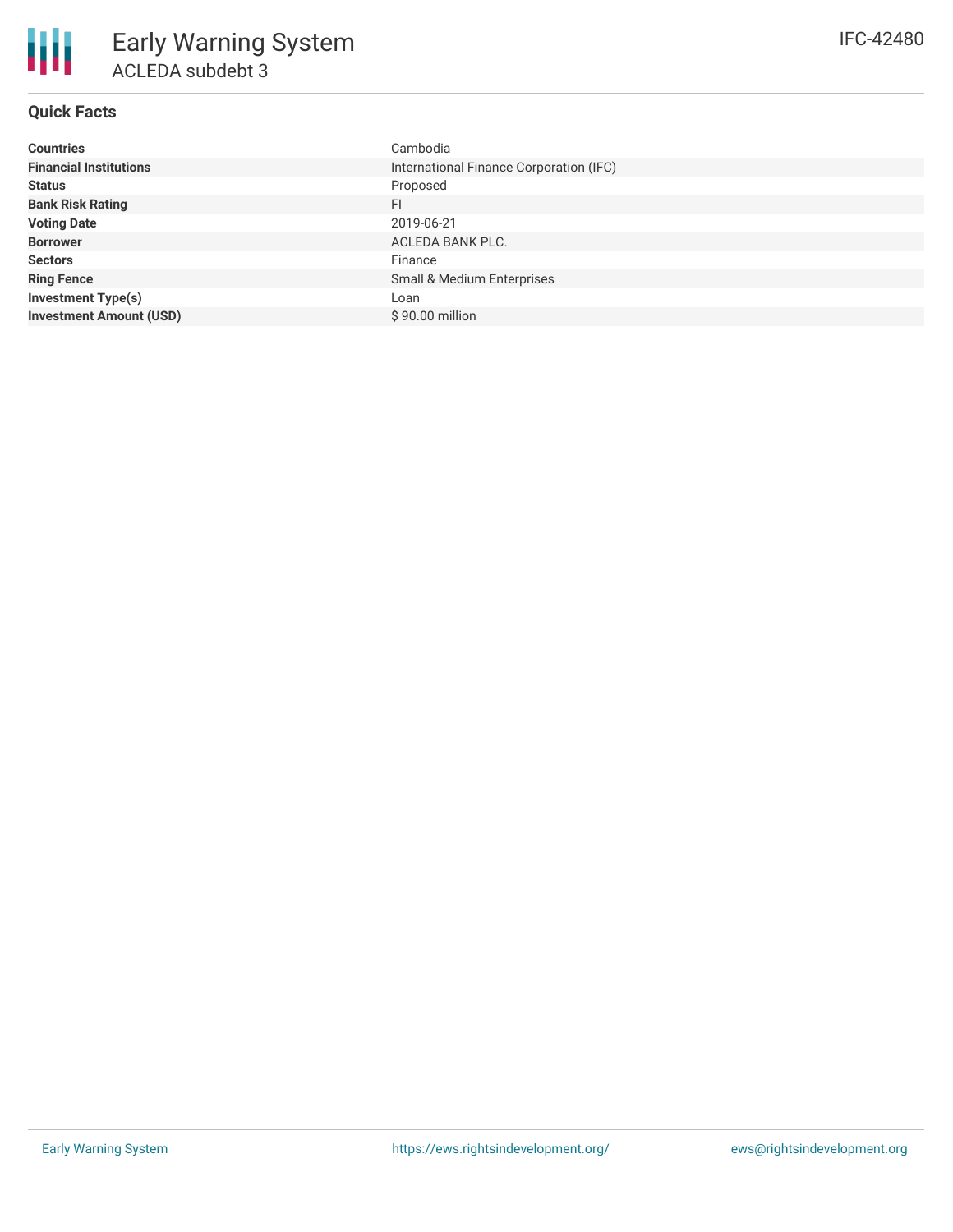

## **Project Description**

According to the bank website, "the proposed investment consists of a syndicated subordinated loan to ACLEDA Bank Plc. (ACLEDA) to support ACLEDA's growth strategy with a focus on digitalization and finance its lending operations with a focus on small and medium enterprises (SMEs) and women-owned SMEs (the Project). The subordinated loan, structured as Tier 2 qualified capital under the laws and regulations of Cambodia, will include IFC's subordinated loan of up to US\$60 million and mobilization of up to US\$30 million."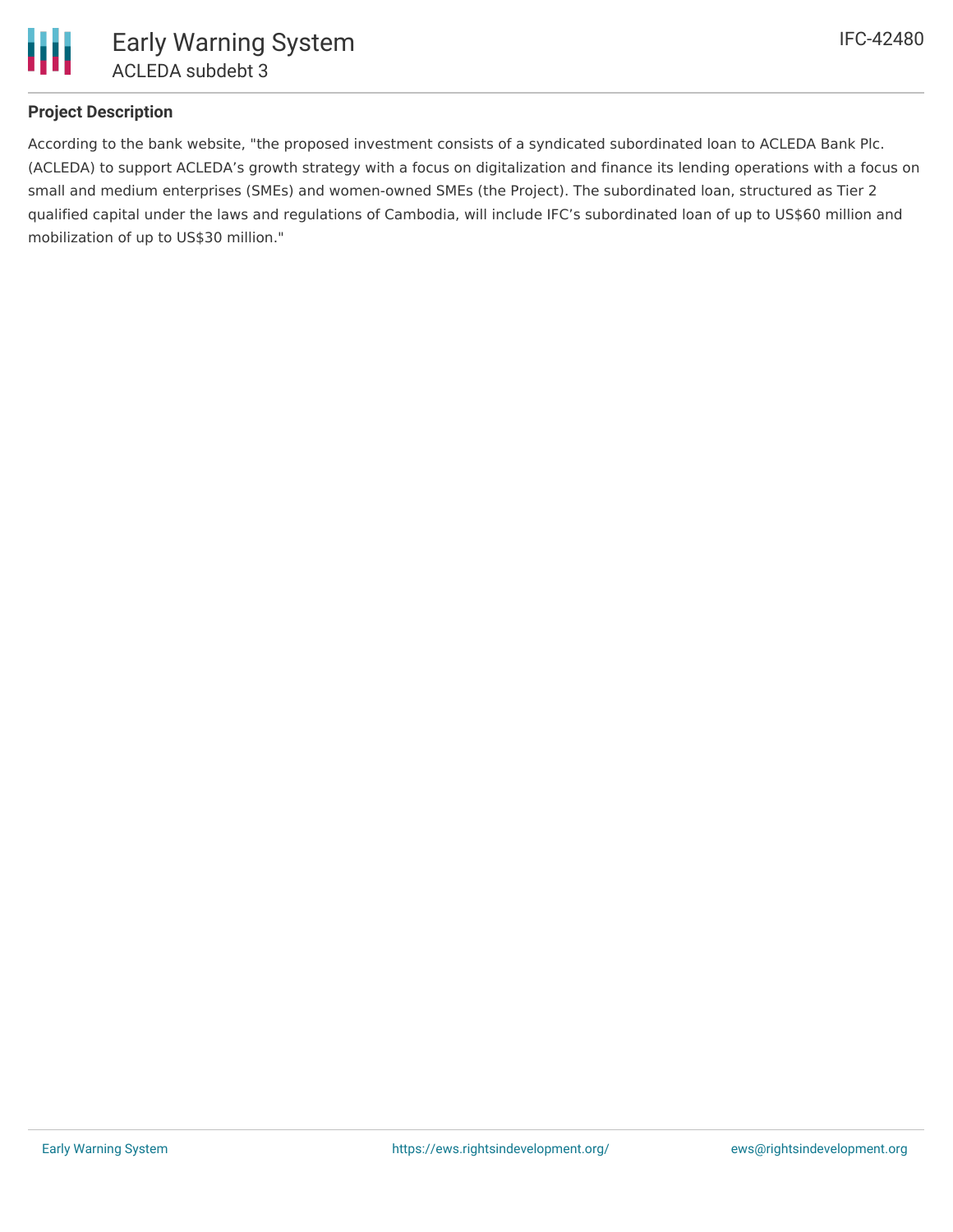

# **People Affected By This Project**

(i) Increased access to finance: Through this Project, IFC expects to increase access to finance for the underserved SMEs and women-owned SMEs in Cambodia by expanding number and volume of loans provided by ACLEDA to SMEs and women-owned SMEs in next 5 years. In addition, by supporting ACLEDA's growth strategy with focus on SME and women-owned SME segments and digitalization IFC anticipates that this Project contributes to improving quality of financial services by broadening access to digital financial products and improving banking service delivery via digital channels.

(ii) Improved inclusiveness: This Project reflects IFC's strategic engagement in Cambodia's banking sector by supporting ACLEDA's sustainable growth with focus on the base-of-pyramid and digitalization. By building market capacity that opens new market opportunities for digital banking products and services to help improve Cambodia's financial sector's competitiveness and promote a cashless economy.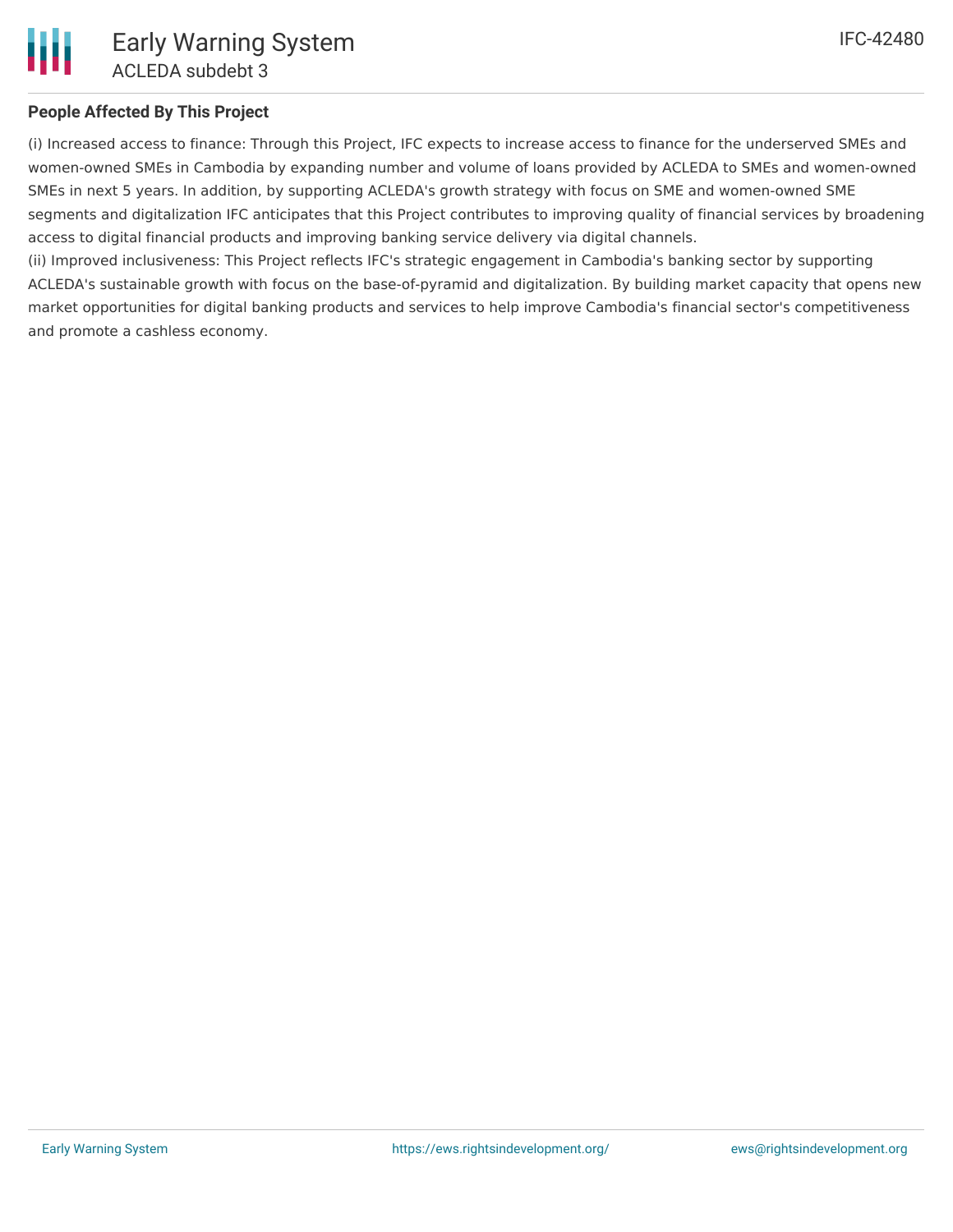# **Investment Description**

• International Finance Corporation (IFC)

# **Financial Intermediary**

Financial Intermediary: A commercial bank or financial institution that receives funds from a development bank. A financial intermediary then lends these funds to their clients (private actors) in the form of loans, bonds, guarantees and equity shares. Financial intermediaries include insurance, pension and equity funds. The direct financial relationship is between the development bank and the financial intermediary.

- [ACLEDA](file:///actor/859/) BANK PLC. (Financial Intermediary)
- [ACLEDA](file:///actor/859/) BANK PLC. (Financial Intermediary) **is owned by** [ACLEDA](file:///actor/3582/) Bank (Parent Company)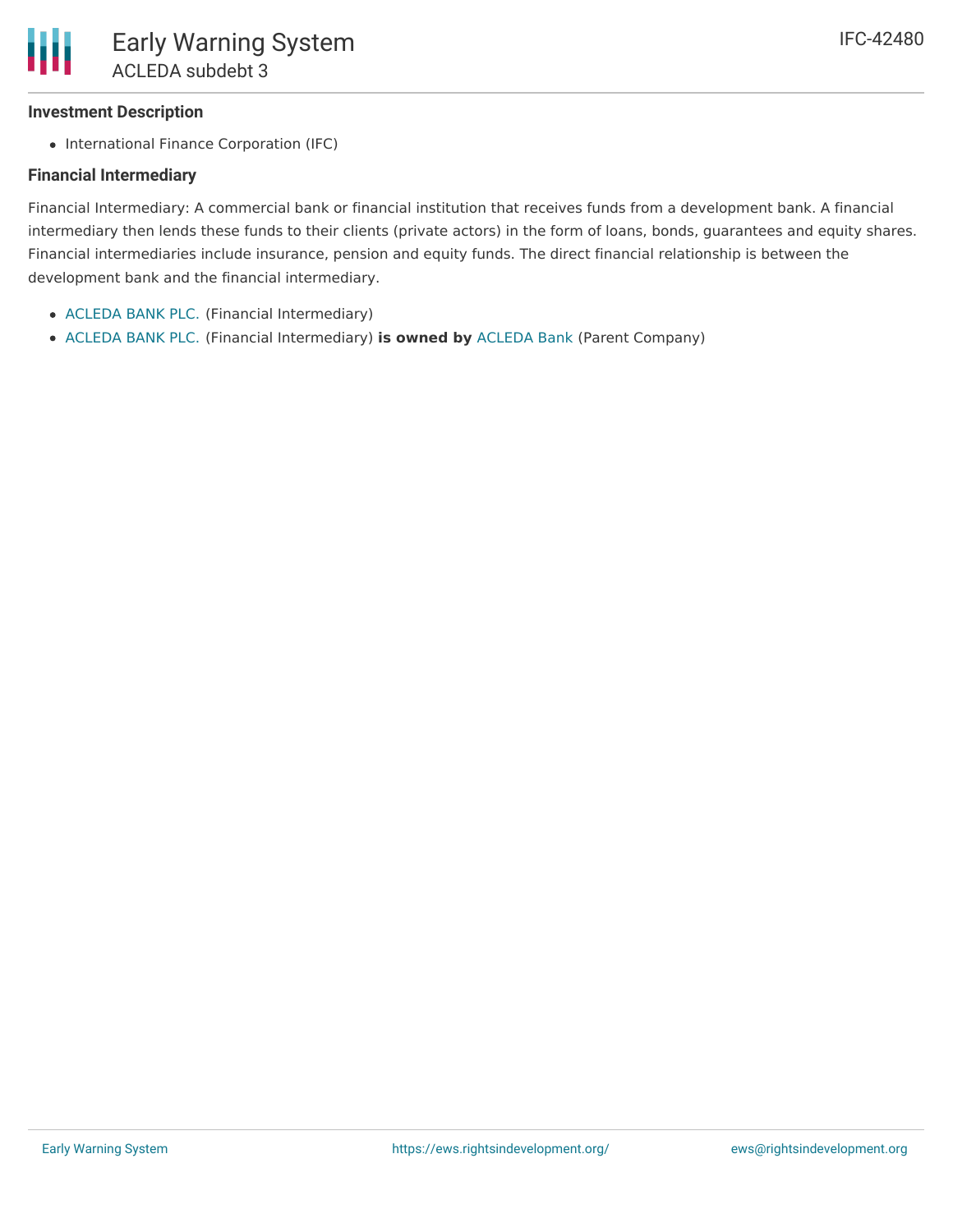## **Private Actor Relationship**

There is often limited information publicly available about what development banks are funding through financial intermediaries. In 2021, the Early Warning System partnered with Oxfam International to incorporate information on high-risk projects being funded by financial intermediaries receiving funding from the International Finance Corporation (IFC) and the Dutch Development Bank (FMO).

The information listed below describes the relationship between the different private actors linked to high-risk sectors and subprojects of IFC and FMO's financial intermediary investments and/or the financial intermediary's parent companies made from 2017 through 2020, including any associated ring fences.

The database, however, does not explicitly or implicitly imply that IFC or FMO have material exposure to or are contractually or legally accountable to the sub-projects financed by their financial intermediaries or the financial intermediary's parent companies. It only shows a seemingly financial relationship among the different private actors, the financial intermediaries, and IFC or FMO.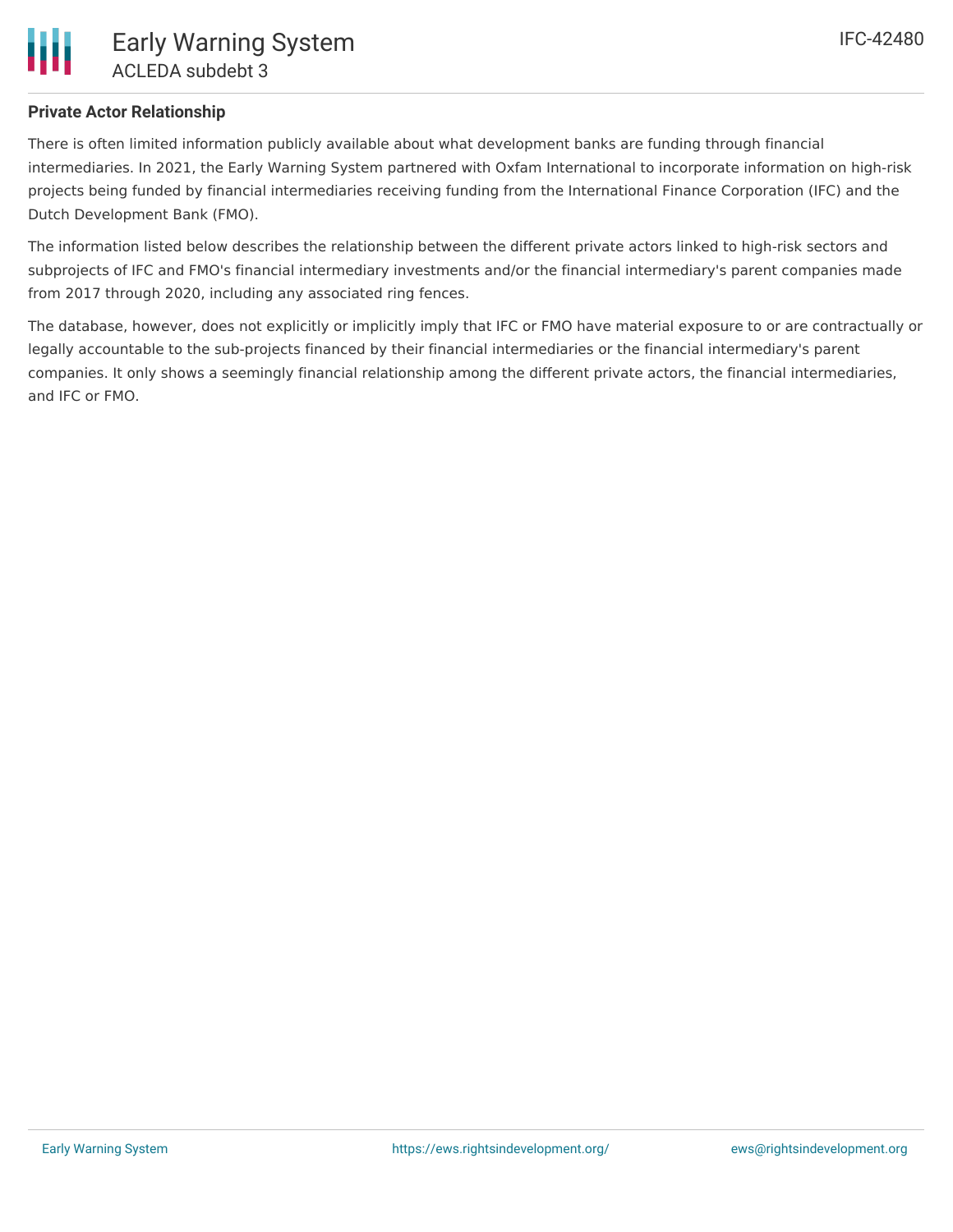

## **Contact Information**

ACLEDA Bank Plc. Dr. In Channy President and Group Managing Director (855)-23 998 777 channy@acledabank.com.kh No. 61 Preah Monivong Blvd, Sangkat Srah Chork, Khan Daun Penh www.acledabank.com.kh

#### **ACCOUNTABILITY MECHANISM OF IFC**

The Compliance Advisor Ombudsman (CAO) is the independent complaint mechanism and fact-finding body for people who believe they are likely to be, or have been, adversely affected by an IFC or MIGA- financed project. If you submit a complaint to the CAO, they may assist you in resolving a dispute with the company and/or investigate to assess whether the IFC is following its own policies and procedures for preventing harm to people or the environment. If you want to submit a complaint electronically, you can email the CAO at CAO@worldbankgroup.org. You can learn more about the CAO and how to file a complaint at http://www.cao-ombudsman.org/